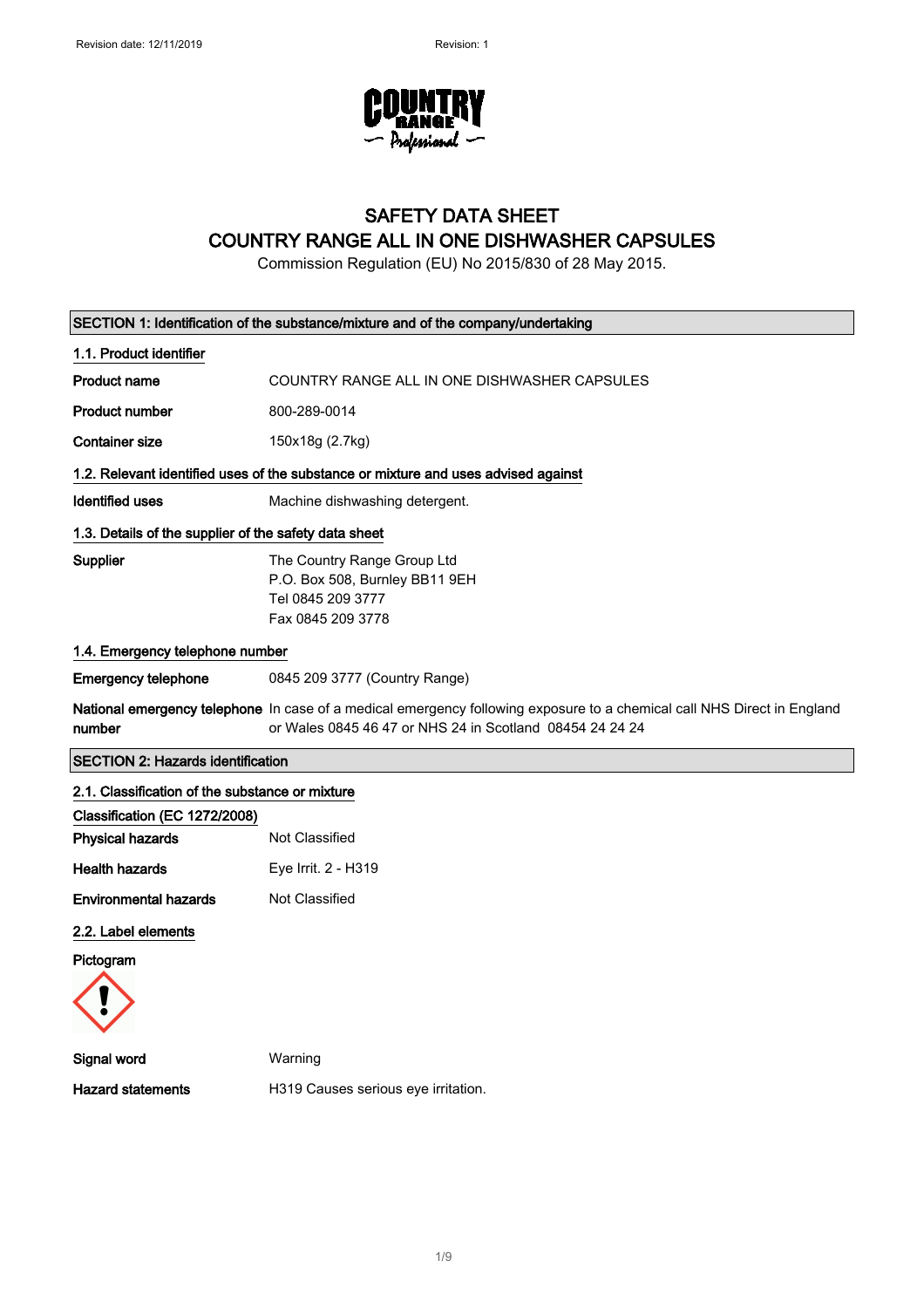| <b>Precautionary statements</b> | P101 If medical advice is needed, have product container or label at hand.<br>P102 Keep out of reach of children.<br>P264 Wash hands thoroughly after handling.<br>P305+P351+P338 IF IN EYES: Rinse cautiously with water for several minutes. Remove<br>contact lenses, if present and easy to do. Continue rinsing.<br>P301+P312 IF SWALLOWED: Call a POISON CENTRE/doctor if you feel unwell. |
|---------------------------------|--------------------------------------------------------------------------------------------------------------------------------------------------------------------------------------------------------------------------------------------------------------------------------------------------------------------------------------------------------------------------------------------------|
|                                 | P337+P313 If eye irritation persists: Get medical advice/ attention.                                                                                                                                                                                                                                                                                                                             |

#### 2.3. Other hazards

This product does not contain any substances classified as PBT or vPvB.

| <b>SECTION 3: Composition/information on ingredients</b> |                                                      |
|----------------------------------------------------------|------------------------------------------------------|
|                                                          |                                                      |
|                                                          | 10-30%                                               |
| EC number: 207-838-8                                     | REACH registration number: 01-<br>2119485498-19-XXXX |
|                                                          | Classification (67/548/EEC or 1999/45/EC)            |
| Xi;R36                                                   |                                                      |
|                                                          | 5-10%                                                |
|                                                          |                                                      |
|                                                          | Classification (67/548/EEC or 1999/45/EC)            |
|                                                          | Xn;R22. Xi;R41. O;R8.                                |
|                                                          |                                                      |
|                                                          |                                                      |
|                                                          | 1%                                                   |
|                                                          |                                                      |
|                                                          |                                                      |
|                                                          | Classification (67/548/EEC or 1999/45/EC)            |
|                                                          | Xn;R22. Xi;R41. N;R50.                               |
|                                                          |                                                      |
|                                                          |                                                      |
|                                                          |                                                      |

The Full Text for all R-Phrases and Hazard Statements are Displayed in Section 16.

### SECTION 4: First aid measures

| 4.1. Description of first aid measures |                                                                                                                                                                         |  |
|----------------------------------------|-------------------------------------------------------------------------------------------------------------------------------------------------------------------------|--|
| <b>General information</b>             | Provide eyewash station.                                                                                                                                                |  |
| <b>Inhalation</b>                      | Move affected person to fresh air at once. Rinse nose and mouth with water. Get medical<br>attention if any discomfort continues.                                       |  |
| Ingestion                              | Never give anything by mouth to an unconscious person. Do not induce vomiting. Rinse<br>mouth thoroughly with water. Get medical attention if any discomfort continues. |  |
| <b>Skin contact</b>                    | Rinse immediately with plenty of water. Remove contaminated clothing. Get medical attention<br>if irritation persists after washing.                                    |  |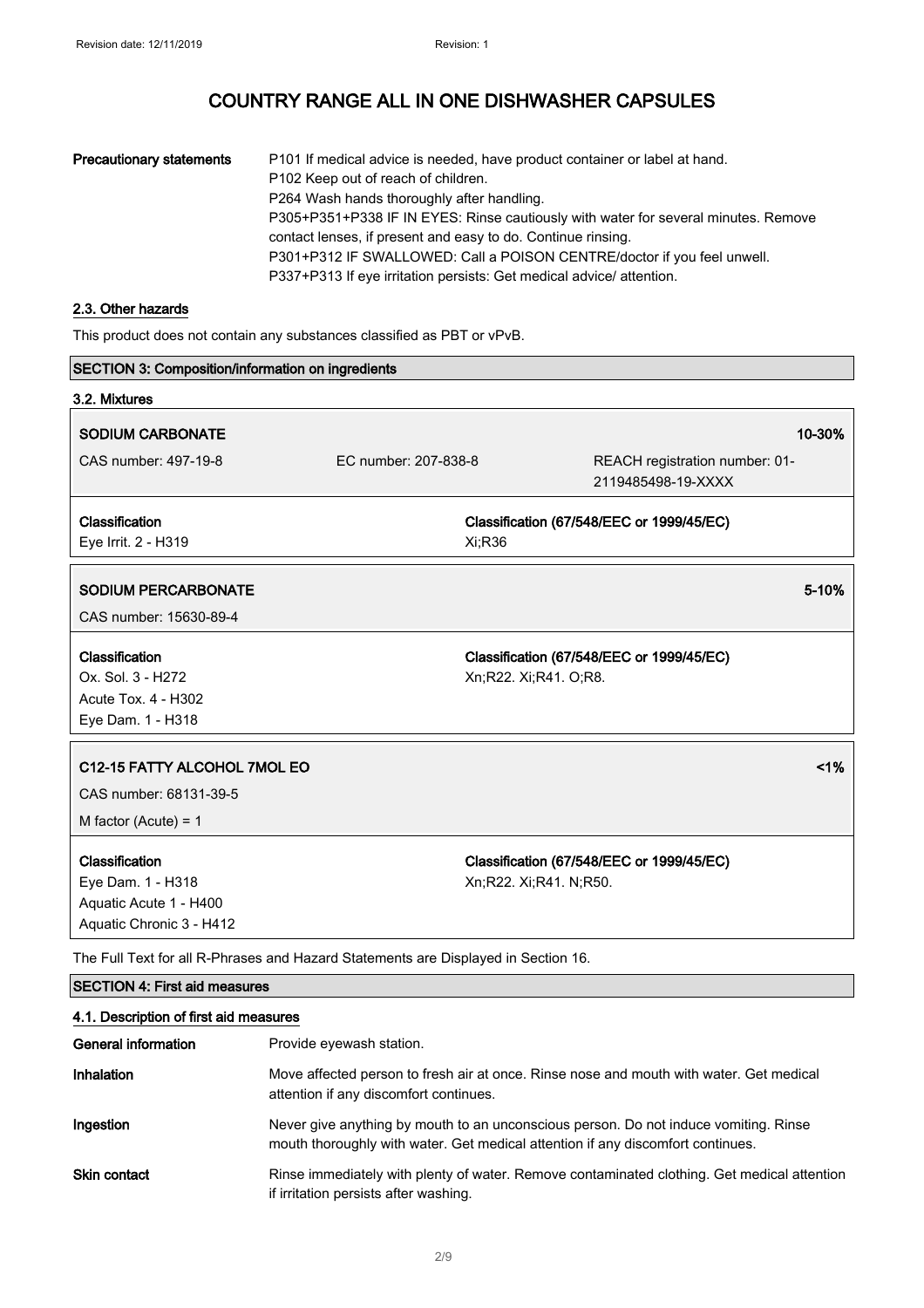| Eye contact                                                | Rinse immediately with plenty of water. Remove any contact lenses and open eyelids wide<br>apart. Continue to rinse for at least 15 minutes. Get medical attention if irritation persists after<br>washing. Show this Safety Data Sheet to the medical personnel.    |  |
|------------------------------------------------------------|----------------------------------------------------------------------------------------------------------------------------------------------------------------------------------------------------------------------------------------------------------------------|--|
|                                                            | 4.2. Most important symptoms and effects, both acute and delayed                                                                                                                                                                                                     |  |
| Inhalation                                                 | May cause respiratory irritation.                                                                                                                                                                                                                                    |  |
| Ingestion                                                  | May cause discomfort if swallowed. Nausea, vomiting. Diarrhoea.                                                                                                                                                                                                      |  |
| <b>Skin contact</b>                                        | Prolonged skin contact may cause redness and irritation.                                                                                                                                                                                                             |  |
| Eye contact                                                | Irritating to eyes. Symptoms following overexposure may include the following: Redness.<br>Pain.                                                                                                                                                                     |  |
|                                                            | 4.3. Indication of any immediate medical attention and special treatment needed                                                                                                                                                                                      |  |
| Notes for the doctor                                       | No specific recommendations.                                                                                                                                                                                                                                         |  |
| <b>SECTION 5: Firefighting measures</b>                    |                                                                                                                                                                                                                                                                      |  |
| 5.1. Extinguishing media                                   |                                                                                                                                                                                                                                                                      |  |
| Suitable extinguishing media                               | Use fire-extinguishing media suitable for the surrounding fire. Foam. Powder. Carbon dioxide<br>(CO2). Water spray.                                                                                                                                                  |  |
| 5.2. Special hazards arising from the substance or mixture |                                                                                                                                                                                                                                                                      |  |
| Specific hazards                                           | The product is non-combustible.                                                                                                                                                                                                                                      |  |
| <b>Hazardous combustion</b><br>products                    | No known hazardous decomposition products.                                                                                                                                                                                                                           |  |
| 5.3. Advice for firefighters                               |                                                                                                                                                                                                                                                                      |  |
| Protective actions during<br>firefighting                  | Control run-off water by containing and keeping it out of sewers and watercourses.                                                                                                                                                                                   |  |
| Special protective equipment<br>for firefighters           | Wear positive-pressure self-contained breathing apparatus (SCBA) and appropriate protective<br>clothing.                                                                                                                                                             |  |
| <b>SECTION 6: Accidental release measures</b>              |                                                                                                                                                                                                                                                                      |  |
|                                                            | 6.1. Personal precautions, protective equipment and emergency procedures                                                                                                                                                                                             |  |
| <b>Personal precautions</b>                                | Avoid inhalation of dust. Provide adequate ventilation. Wear protective clothing as described<br>in Section 8 of this safety data sheet.                                                                                                                             |  |
| 6.2. Environmental precautions                             |                                                                                                                                                                                                                                                                      |  |
| <b>Environmental precautions</b>                           | Avoid the spillage or runoff entering drains, sewers or watercourses.                                                                                                                                                                                                |  |
| 6.3. Methods and material for containment and cleaning up  |                                                                                                                                                                                                                                                                      |  |
| Methods for cleaning up                                    | Collect and place in suitable waste disposal containers and seal securely. Label the<br>containers containing waste and contaminated materials and remove from the area as soon<br>as possible. If involved in a fire, shut off flow if it can be done without risk. |  |
| 6.4. Reference to other sections                           |                                                                                                                                                                                                                                                                      |  |
| Reference to other sections                                | For personal protection, see Section 8. See Section 11 for additional information on health<br>hazards. For waste disposal, see Section 13.                                                                                                                          |  |
| <b>SECTION 7: Handling and storage</b>                     |                                                                                                                                                                                                                                                                      |  |

### 7.1. Precautions for safe handling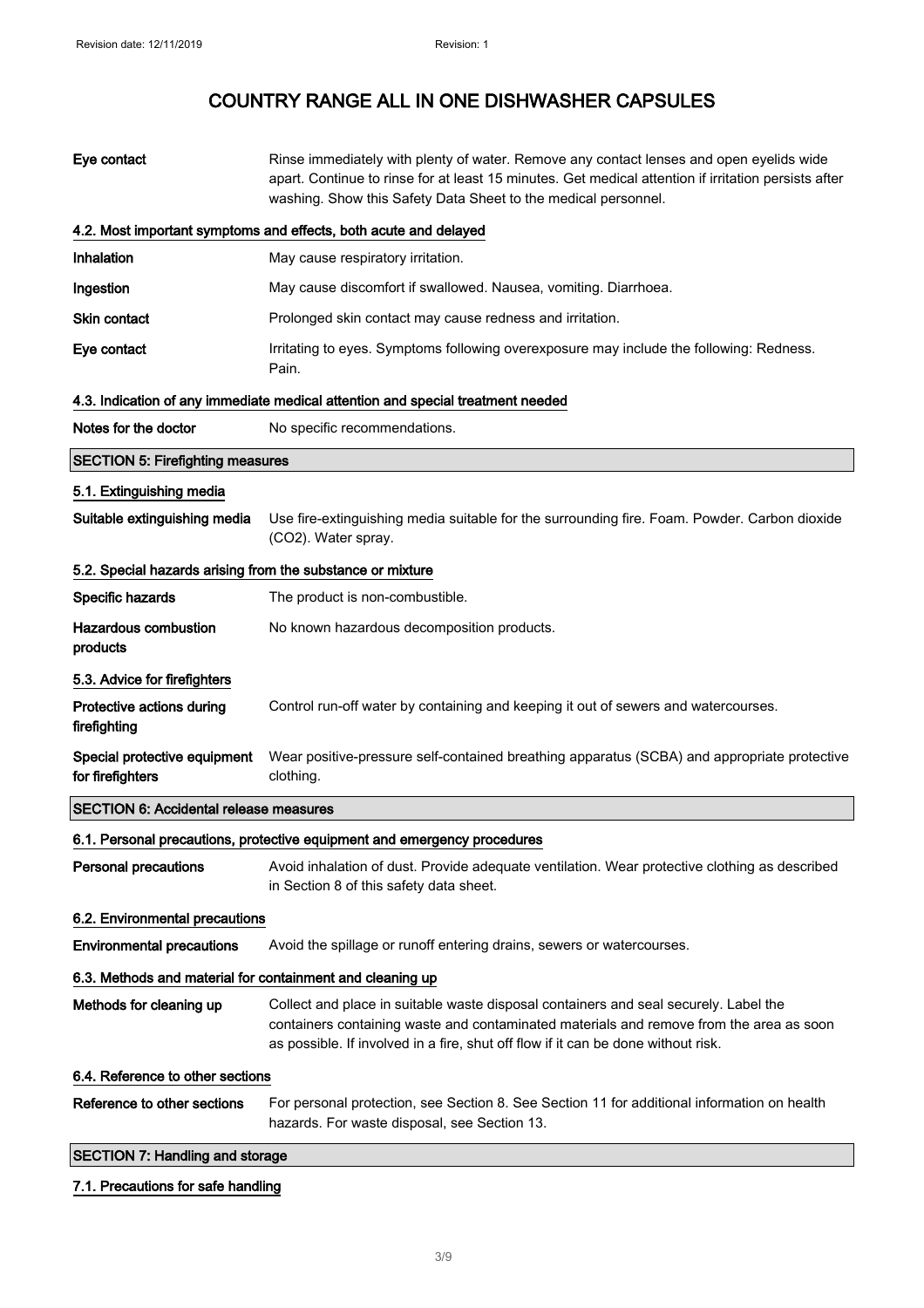| <b>Usage precautions</b>                                | Provide adequate ventilation. Avoid contact with skin and eyes. Wear protective clothing as<br>described in Section 8 of this safety data sheet. Good personal hygiene procedures should be<br>implemented. Wash hands and any other contaminated areas of the body with soap and<br>water before leaving the work site. Do not eat, drink or smoke when using the product.      |  |
|---------------------------------------------------------|----------------------------------------------------------------------------------------------------------------------------------------------------------------------------------------------------------------------------------------------------------------------------------------------------------------------------------------------------------------------------------|--|
|                                                         | 7.2. Conditions for safe storage, including any incompatibilities                                                                                                                                                                                                                                                                                                                |  |
| Storage precautions                                     | Store in tightly-closed, original container. Keep container dry.                                                                                                                                                                                                                                                                                                                 |  |
| 7.3. Specific end use(s)                                |                                                                                                                                                                                                                                                                                                                                                                                  |  |
| Specific end use(s)                                     | The identified uses for this product are detailed in Section 1.2.                                                                                                                                                                                                                                                                                                                |  |
| <b>SECTION 8: Exposure controls/Personal protection</b> |                                                                                                                                                                                                                                                                                                                                                                                  |  |
| 8.1. Control parameters                                 |                                                                                                                                                                                                                                                                                                                                                                                  |  |
| Ingredient comments                                     | No exposure limits known for ingredient(s).                                                                                                                                                                                                                                                                                                                                      |  |
|                                                         | SODIUM CARBONATE (CAS: 497-19-8)                                                                                                                                                                                                                                                                                                                                                 |  |
| <b>DNEL</b>                                             | Workers - Inhalation; Long term local effects: 10 mg/m <sup>3</sup><br>General population - Inhalation; Long term local effects: 10 mg/m <sup>3</sup>                                                                                                                                                                                                                            |  |
|                                                         |                                                                                                                                                                                                                                                                                                                                                                                  |  |
|                                                         | SODIUM PERCARBONATE (CAS: 15630-89-4)                                                                                                                                                                                                                                                                                                                                            |  |
| <b>DNEL</b>                                             | Workers - Inhalation; Long term local effects: 5 mg/m <sup>3</sup><br>Workers - Dermal; Long term local effects: 12.8 mg/cm <sup>2</sup><br>Workers - Dermal; Short term local effects: 12.8 mg/cm <sup>2</sup><br>General population - Dermal; Long term local effects: 6.4 mg/cm <sup>2</sup><br>General population - Dermal; Short term local effects: 6.4 mg/cm <sup>2</sup> |  |
| <b>PNEC</b>                                             | - Fresh water; 0.035 mg/l<br>- marine water; 0.035 mg/l<br>- STP; 16.24 mg/l                                                                                                                                                                                                                                                                                                     |  |
| 8.2. Exposure controls                                  |                                                                                                                                                                                                                                                                                                                                                                                  |  |
| Protective equipment                                    |                                                                                                                                                                                                                                                                                                                                                                                  |  |
| Appropriate engineering<br>controls                     | Provide adequate ventilation.                                                                                                                                                                                                                                                                                                                                                    |  |
| Eye/face protection                                     | Wear tight-fitting, dust-resistant, chemical splash goggles if airborne dust is generated.                                                                                                                                                                                                                                                                                       |  |
| Hand protection                                         | Chemical-resistant, impervious gloves complying with an approved standard should be worn if<br>a risk assessment indicates skin contact is possible. It is recommended that gloves are made<br>of the following material: Polyvinyl chloride (PVC). Rubber (natural, latex).                                                                                                     |  |
| Other skin and body<br>protection                       | Wear appropriate clothing to prevent repeated or prolonged skin contact. Use appropriate skin<br>cream to prevent drying of skin.                                                                                                                                                                                                                                                |  |
| Hygiene measures                                        | When using do not eat, drink or smoke. Good personal hygiene procedures should be<br>implemented. Wash hands and any other contaminated areas of the body with soap and<br>water before leaving the work site. Use appropriate skin cream to prevent drying of skin.                                                                                                             |  |
| <b>Respiratory protection</b>                           | Respiratory protection not required.                                                                                                                                                                                                                                                                                                                                             |  |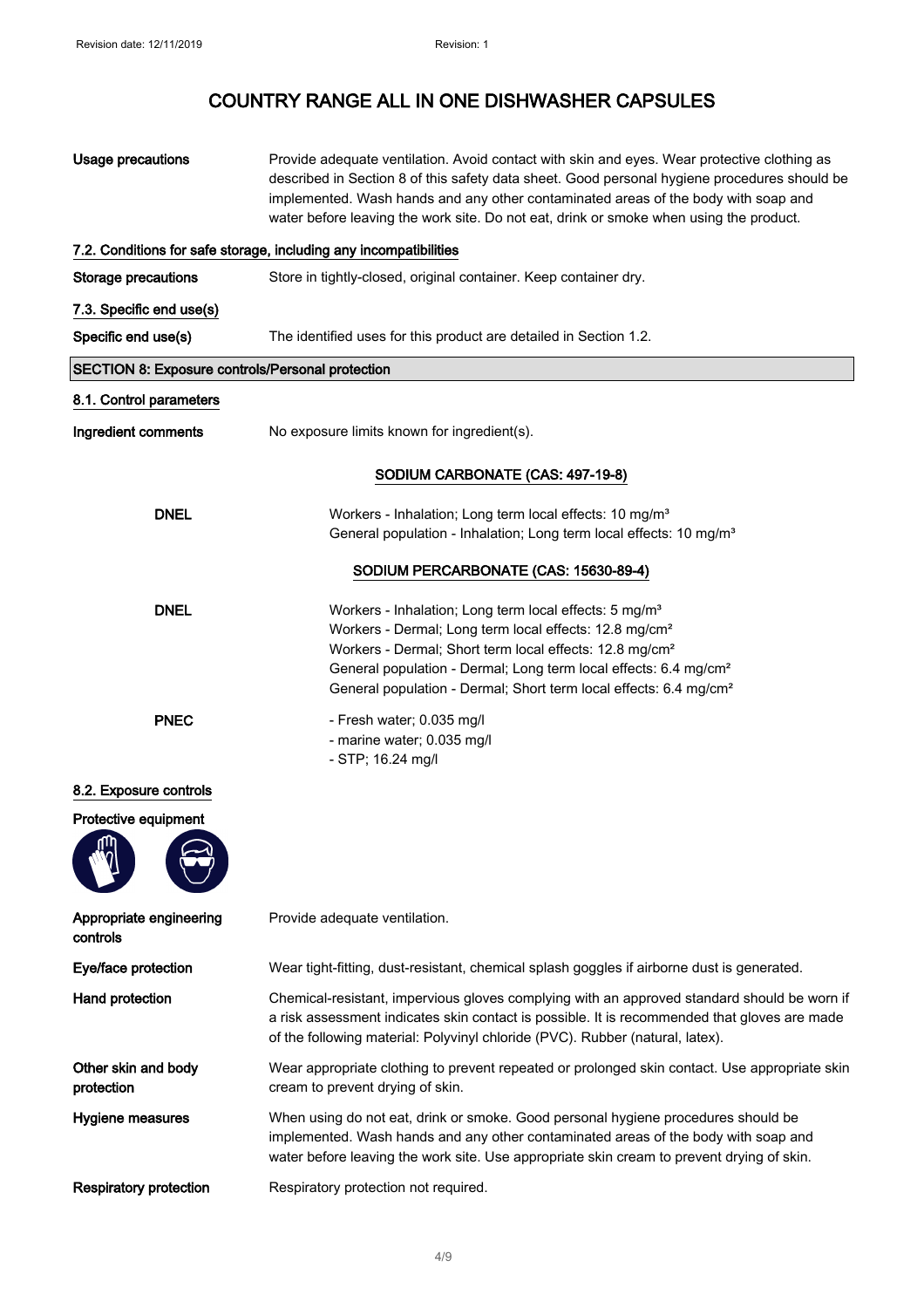Environmental exposure

# COUNTRY RANGE ALL IN ONE DISHWASHER CAPSULES

Avoid releasing into the environment.

| controls                                                   |                                                                                                                          |  |
|------------------------------------------------------------|--------------------------------------------------------------------------------------------------------------------------|--|
| <b>SECTION 9: Physical and chemical properties</b>         |                                                                                                                          |  |
| 9.1. Information on basic physical and chemical properties |                                                                                                                          |  |
| Appearance                                                 | Tablet                                                                                                                   |  |
| Colour                                                     | White with blue, red and green speckles.                                                                                 |  |
| Odour                                                      | Perfume.                                                                                                                 |  |
| <b>Odour threshold</b>                                     | Not applicable. Not applicable.                                                                                          |  |
| pH                                                         | pH (concentrated solution): $pH$ (diluted solution): 10.4-10.8 $@$ 1% solution                                           |  |
| <b>Relative density</b>                                    | 0.98-1.14 @ @ 20°C                                                                                                       |  |
| <b>Viscosity</b>                                           | Not applicable.                                                                                                          |  |
| <b>Oxidising properties</b>                                | The product contains a substance classified as oxidising. Does not meet the criteria for<br>classification as oxidising. |  |
| Comments                                                   | Information given concerns the solid substance.                                                                          |  |
| 9.2. Other information                                     |                                                                                                                          |  |
| Other information                                          | Not relevant.                                                                                                            |  |
| <b>SECTION 10: Stability and reactivity</b>                |                                                                                                                          |  |
| 10.1. Reactivity                                           |                                                                                                                          |  |
| Reactivity                                                 | There are no known reactivity hazards associated with this product.                                                      |  |
| 10.2. Chemical stability                                   |                                                                                                                          |  |
| <b>Stability</b>                                           | Stable at normal ambient temperatures.                                                                                   |  |
| 10.3. Possibility of hazardous reactions                   |                                                                                                                          |  |
| Possibility of hazardous<br>reactions                      | Not applicable.                                                                                                          |  |
| 10.4. Conditions to avoid                                  |                                                                                                                          |  |
| <b>Conditions to avoid</b>                                 | Water, moisture.                                                                                                         |  |
| 10.5. Incompatible materials                               |                                                                                                                          |  |
| Materials to avoid                                         | Do not mix with other cleaning chemicals                                                                                 |  |
| 10.6. Hazardous decomposition products                     |                                                                                                                          |  |
| Hazardous decomposition<br>products                        | None when stored and handled correctly                                                                                   |  |
| <b>SECTION 11: Toxicological information</b>               |                                                                                                                          |  |
| 11.1. Information on toxicological effects                 |                                                                                                                          |  |
| <b>Toxicological effects</b>                               | Information given is based on data of the components and of similar products.                                            |  |
| Acute toxicity - oral                                      |                                                                                                                          |  |

| Estimated value. Based on available data the classification criteria are not met. |
|-----------------------------------------------------------------------------------|
|-----------------------------------------------------------------------------------|

ATE oral (mg/kg) 20,680.0

Acute toxicity - dermal

Notes (oral LD<sub>50</sub>)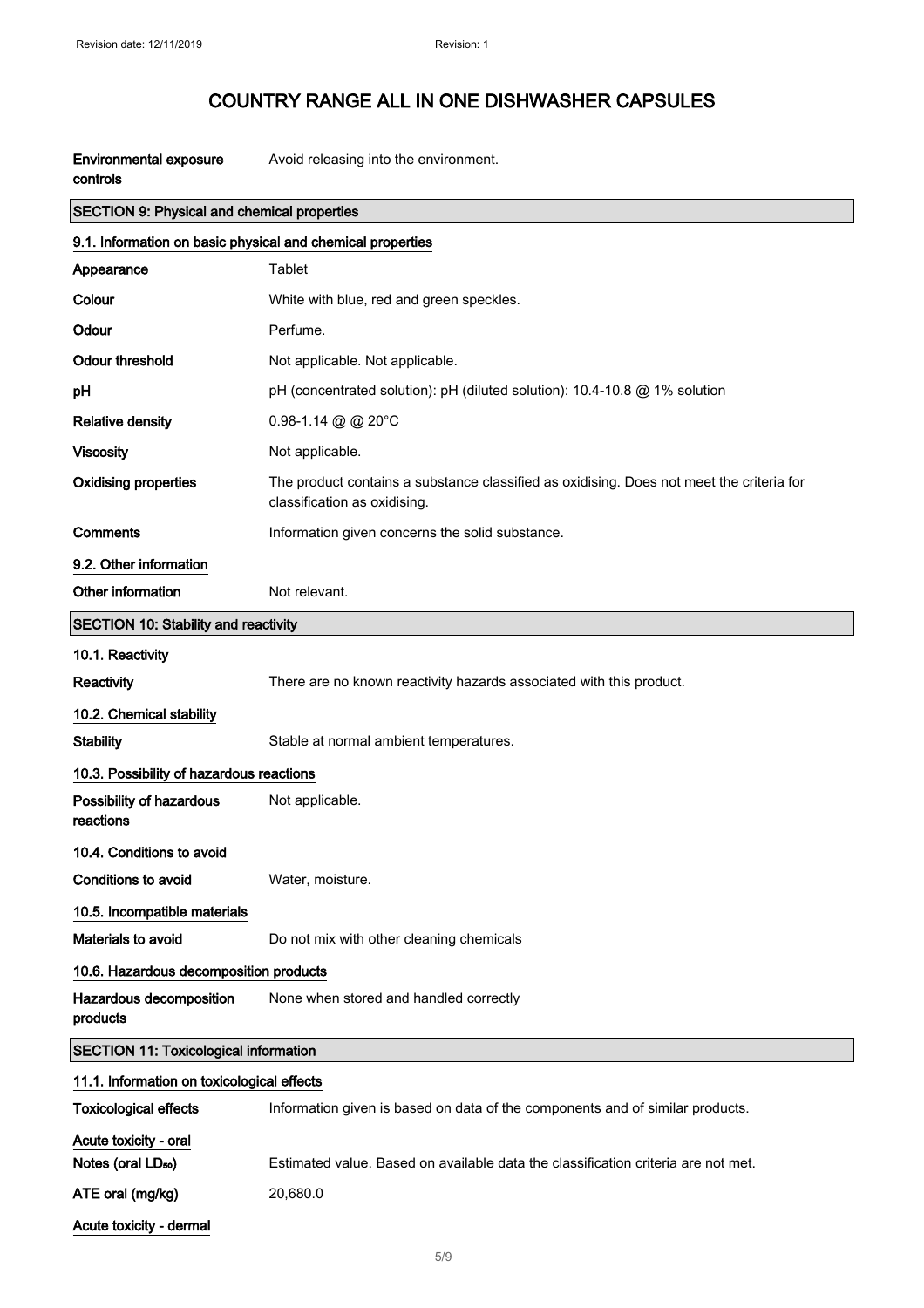| Notes (dermal LD <sub>50</sub> )                                     | Based on available data the classification criteria are not met.                                            |  |
|----------------------------------------------------------------------|-------------------------------------------------------------------------------------------------------------|--|
| Acute toxicity - inhalation<br>Notes (inhalation LC <sub>50</sub> )  | Based on available data the classification criteria are not met.                                            |  |
| Skin corrosion/irritation<br>Skin corrosion/irritation               | Based on available data the classification criteria are not met.                                            |  |
| Serious eye damage/irritation<br>Serious eye damage/irritation       | Causes serious eye irritation.                                                                              |  |
| <b>Respiratory sensitisation</b><br><b>Respiratory sensitisation</b> | Based on available data the classification criteria are not met.                                            |  |
| <b>Skin sensitisation</b><br><b>Skin sensitisation</b>               | Based on available data the classification criteria are not met.                                            |  |
| Germ cell mutagenicity<br>Genotoxicity - in vitro                    | Does not contain any substances known to be mutagenic.                                                      |  |
| Carcinogenicity<br>Carcinogenicity                                   | Does not contain any substances known to be carcinogenic.                                                   |  |
| Reproductive toxicity<br>Reproductive toxicity - fertility           | Does not contain any substances known to be toxic to reproduction.                                          |  |
| Specific target organ toxicity - single exposure                     |                                                                                                             |  |
| STOT - single exposure                                               | Not classified as a specific target organ toxicant after a single exposure.                                 |  |
| Specific target organ toxicity - repeated exposure                   |                                                                                                             |  |
| STOT - repeated exposure                                             | Not classified as a specific target organ toxicant after repeated exposure.                                 |  |
| <b>General information</b>                                           | This product has low toxicity. Only large quantities are likely to have adverse effects on<br>human health. |  |
| <b>Inhalation</b>                                                    | No risk from inhalation in normal use                                                                       |  |
| Ingestion                                                            | Large quantities swallowed may cause gastro-intestino irritation, possibly vomiting                         |  |
| Skin contact                                                         | Prolonged contact may cause redness, irritation and dry skin.                                               |  |
| Eye contact                                                          | Irritating to eyes. Symptoms following overexposure may include the following: Redness.<br>Pain.            |  |

### Toxicological information on ingredients.

### SODIUM CARBONATE

| Acute toxicity - oral                                     |         |
|-----------------------------------------------------------|---------|
| Acute toxicity oral (LD <sub>50</sub><br>mg/kg)           | 2.800.0 |
| <b>Species</b>                                            | Rat     |
| Acute toxicity - dermal                                   |         |
| Acute toxicity dermal (LD <sub>50</sub> 2,000.0<br>mg/kg) |         |
| <b>Species</b>                                            | Rabbit  |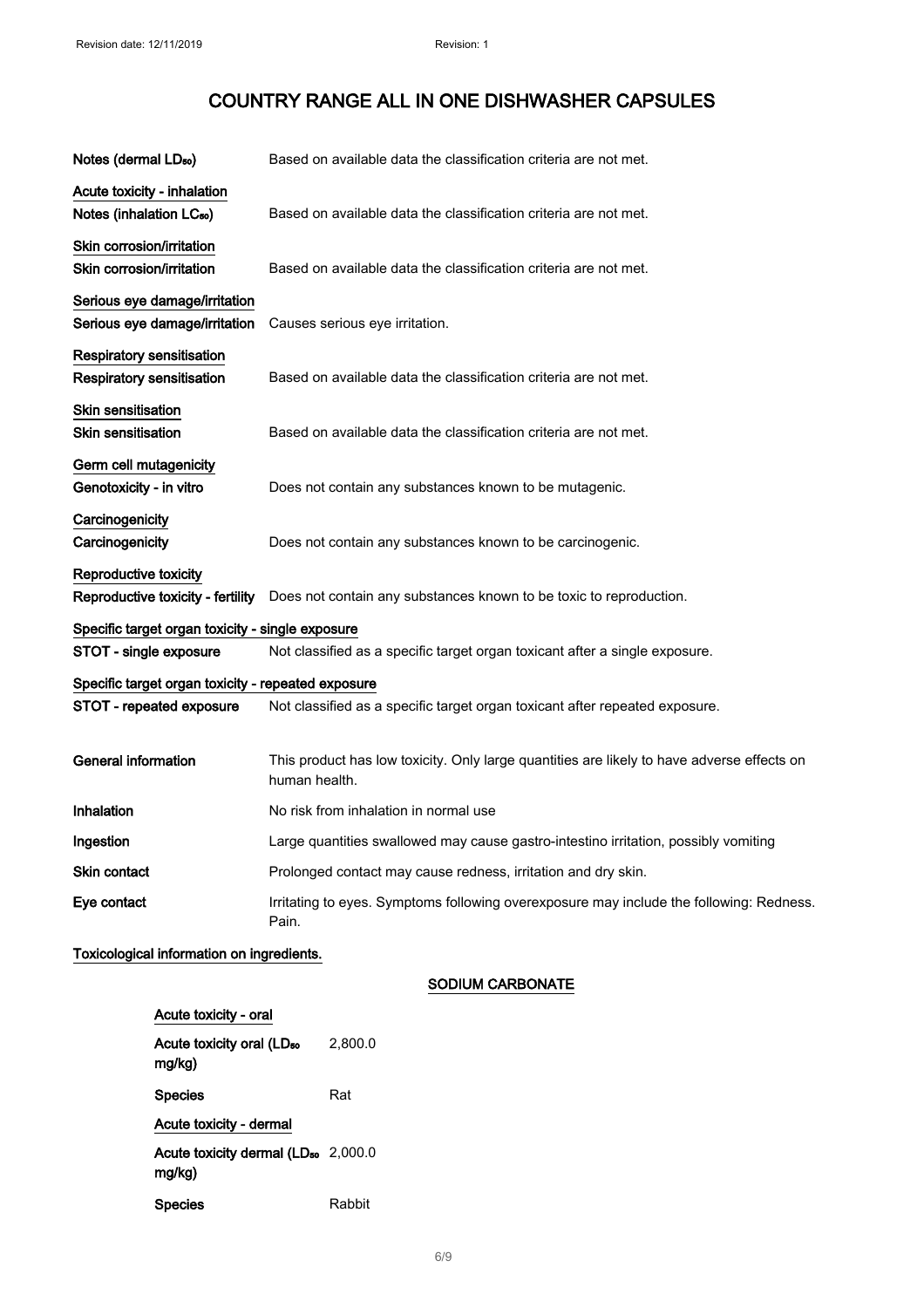| Acute toxicity - inhalation                                    |         |                     |  |
|----------------------------------------------------------------|---------|---------------------|--|
| Acute toxicity inhalation<br>(LC <sub>50</sub> dust/mist mg/l) | 2.3     |                     |  |
| <b>Species</b>                                                 | Rat     |                     |  |
|                                                                |         | SODIUM PERCARBONATE |  |
| Acute toxicity - oral                                          |         |                     |  |
| Acute toxicity oral (LD <sub>50</sub><br>mg/kg)                | 1,034.0 |                     |  |
| <b>Species</b>                                                 | Rat     |                     |  |
| ATE oral (mg/kg)                                               | 1,034.0 |                     |  |
| Acute toxicity - dermal                                        |         |                     |  |
| Acute toxicity dermal (LD <sub>50</sub> 2,000.1<br>mg/kg)      |         |                     |  |
| <b>Species</b>                                                 | Rabbit  |                     |  |
| ATE dermal (mg/kg)                                             | 2,000.1 |                     |  |

#### SECTION 12: Ecological information

Ecotoxicity There are no data on the ecotoxicity of this product. Not regarded as dangerous for the environment.

#### 12.1. Toxicity

Ecological information on ingredients.

#### SODIUM CARBONATE

| Acute aguatic toxicity                    |                                                                                                             |
|-------------------------------------------|-------------------------------------------------------------------------------------------------------------|
| Acute toxicity - fish                     | LC <sub>50</sub> , 96 hours: 300 mg/l, Lepomis macrochirus (Bluegill)                                       |
| Acute toxicity - aquatic<br>invertebrates | EC <sub>50</sub> , 48 hours: 265 mg/l, Daphnia magna                                                        |
|                                           | <b>SODIUM PERCARBONATE</b>                                                                                  |
| Acute aguatic toxicity                    |                                                                                                             |
| Acute toxicity - fish                     | LC <sub>50</sub> , 70.7 hours: 48 mg/l, Pimephales promelas (Fat-head Minnow)<br>REACH dossier information. |
| Acute toxicity - aquatic<br>invertebrates | EC <sub>50</sub> , 48 hours: 4.9 mg/l, Freshwater invertebrates<br>REACH dossier information.               |

#### 12.2. Persistence and degradability

Persistence and degradability There are no data on the degradability of this product. The surfactant(s) contained in this product complies(comply) with the biodegradability criteria as laid down in Regulation (EC) No. 648/2004 on detergents. Data to support this assertion are held at the disposal of the competent authorities of the Member States and will be made available to them at their direct request, or at the request of a detergent manufacturer.

#### 12.3. Bioaccumulative potential

Bioaccumulative potential No data available on bioaccumulation.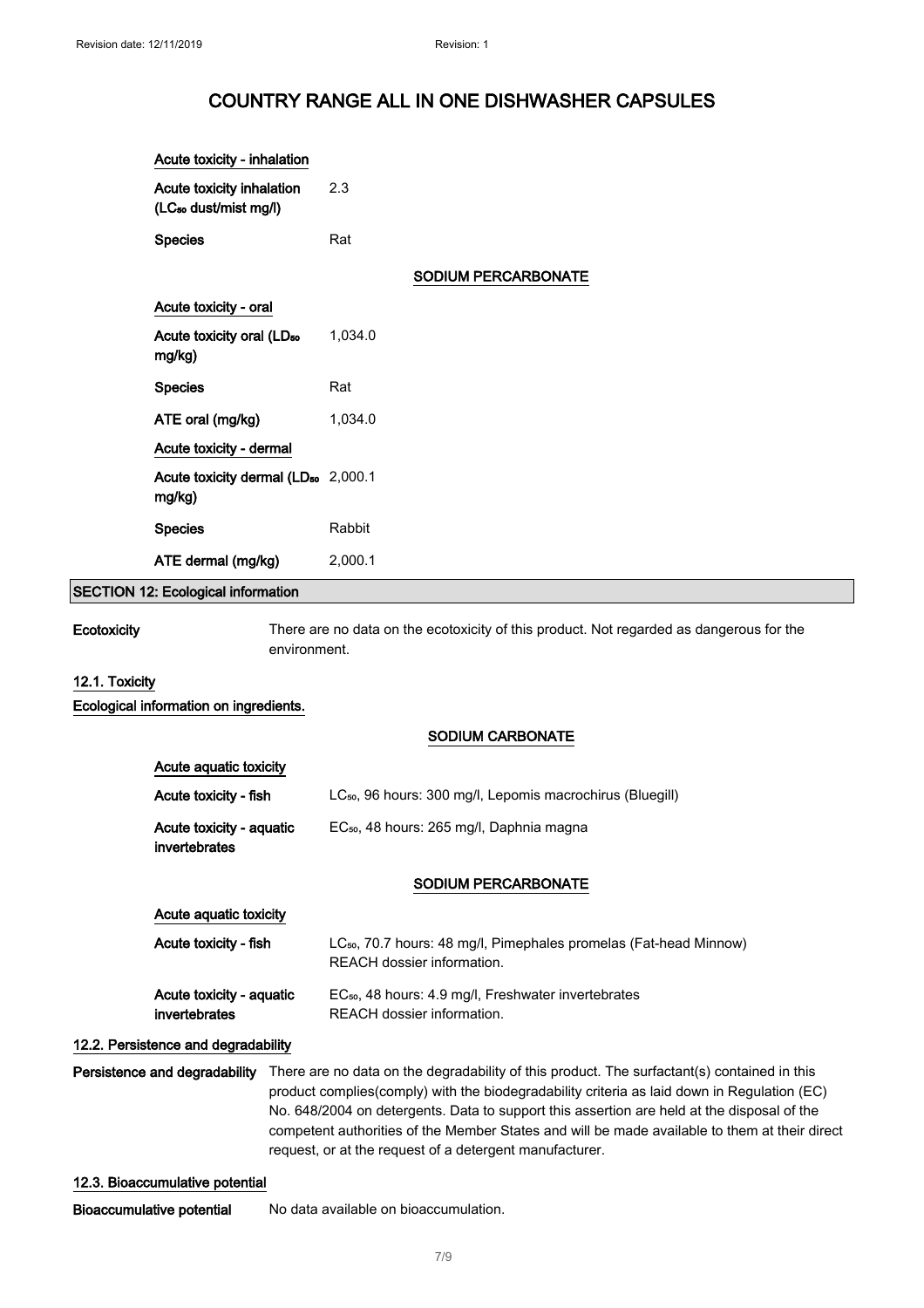### 12.4. Mobility in soil

| <b>Mobility</b>                                                                                | The product is water-soluble and may spread in water systems.                                                                                           |
|------------------------------------------------------------------------------------------------|---------------------------------------------------------------------------------------------------------------------------------------------------------|
| 12.5. Results of PBT and vPvB assessment                                                       |                                                                                                                                                         |
| Results of PBT and vPvB<br>assessment                                                          | This product does not contain any substances classified as PBT or vPvB.                                                                                 |
| 12.6. Other adverse effects                                                                    |                                                                                                                                                         |
| Other adverse effects                                                                          | None known.                                                                                                                                             |
| <b>SECTION 13: Disposal considerations</b>                                                     |                                                                                                                                                         |
| 13.1. Waste treatment methods                                                                  |                                                                                                                                                         |
| <b>General information</b>                                                                     | Do not discharge into drains or watercourses or onto the ground.                                                                                        |
| <b>Disposal methods</b>                                                                        | Dispose of waste to licensed waste disposal site in accordance with the requirements of the<br>local Waste Disposal Authority. Packaging is recyclable. |
| <b>SECTION 14: Transport information</b>                                                       |                                                                                                                                                         |
| General                                                                                        | The product is not covered by international regulations on the transport of dangerous goods<br>(IMDG, IATA, ADR/RID).                                   |
| 14.1. UN number                                                                                |                                                                                                                                                         |
| Not applicable.                                                                                |                                                                                                                                                         |
| 14.2. UN proper shipping name                                                                  |                                                                                                                                                         |
| Not applicable.                                                                                |                                                                                                                                                         |
| 14.3. Transport hazard class(es)                                                               |                                                                                                                                                         |
| No transport warning sign required.                                                            |                                                                                                                                                         |
| 14.4. Packing group                                                                            |                                                                                                                                                         |
| Not applicable.                                                                                |                                                                                                                                                         |
| 14.5. Environmental hazards                                                                    |                                                                                                                                                         |
| Environmentally hazardous substance/marine pollutant<br>No.                                    |                                                                                                                                                         |
| 14.6. Special precautions for user                                                             |                                                                                                                                                         |
| Not applicable.                                                                                |                                                                                                                                                         |
|                                                                                                | 14.7. Transport in bulk according to Annex II of MARPOL and the IBC Code                                                                                |
| Transport in bulk according to Not applicable.<br>Annex II of MARPOL 73/78<br>and the IBC Code |                                                                                                                                                         |
| <b>SECTION 15: Regulatory information</b>                                                      |                                                                                                                                                         |
|                                                                                                | 15.1. Safety, health and environmental regulations/legislation specific for the substance or mixture                                                    |
| National regulations                                                                           | The Control of Substances Hazardous to Health Regulations 2002 (SI 2002 No. 2677) (as<br>amended).                                                      |

The Chemicals (Hazard Information and Packaging for Supply) Regulations 2009 (SI 2009 No. 716).